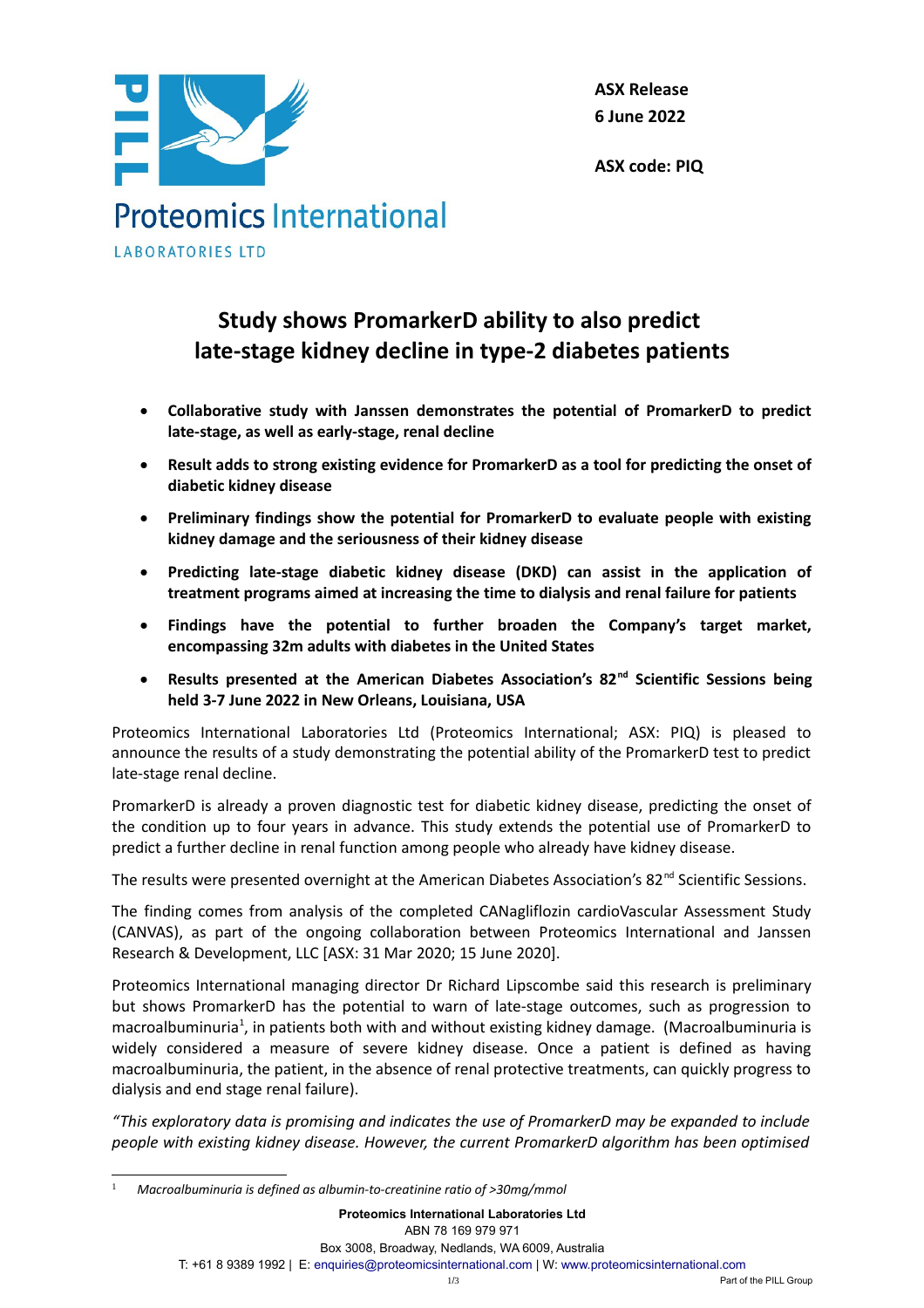*for the prediction of early onset of DKD and the test algorithm would need further optimisation for this new use. The results also suggested further studies were warranted to explore whether PromarkerD could predict additional cardiovascular outcomes, such as heart failure and stroke."*

The study was based on a post-hoc analysis of 3,525 people with type 2 diabetes, followed for three years in the completed CANVAS trial. The key findings were that moderate and high-risk PromarkerD scores were increasingly prognostic for adverse renal and cardio outcomes (versus low-risk scores), and PromarkerD remained a significant independent predictor of late-stage outcomes even after adjusting for other clinical risk factors, including existing kidney function, age, diabetes duration, and blood pressure.

The American Diabetes Association's annual Scientific Sessions is the world's largest diabetes conference, typically attracting more than 10,000 delegates. This year's event runs from 3-7 June, both virtually and in New Orleans, United States.

### **American Diabetes Association Scientific sessions poster presentation (ID: 855-P)**; [copy attached]

Titled: *PromarkerD Predicts Late-Stage Renal Function Decline in Type 2 Diabetes in the Canagliflozin Cardiovascular Assessment Study (CANVAS)*

KE Peters<sup>1,2</sup>, P Di Prinzio<sup>1,3</sup>, SD Bringans<sup>1</sup>, WA Davis<sup>2</sup>, TME Davis<sup>2</sup>, RJ Lipscombe<sup>1</sup>, MK Hansen<sup>4</sup> <sup>1</sup> Proteomics International, Perth, WA, Australia; <sup>2</sup> Medical School, University of Western Australia, WA, Australia; <sup>3</sup> School of Population and Global Health, University of Western Australia, WA, Australia; <sup>4</sup> Janssen Research & Development, LLC, Spring House, PA, USA.

PromarkerD is also being showcased at the event (booth 1402) as part of the Company's US roll-out strategy and its ongoing engagement with Key Opinion Leaders (KOLs) and end users of the test, who could include primary care physicians, specialists nephrologists and diabetologists, diagnostic laboratories and pharmaceutical companies.

Authorised by the Board of Proteomics International Laboratories Ltd (ASX.PIQ).

**ENDS** 

### **About PromarkerD** (www.PromarkerD.com)

Diabetic kidney disease (DKD) is a serious complication arising from diabetes which if unchecked can lead to dialysis or kidney transplant. PromarkerD is a prognostic test that can predict future kidney function decline in patients with type 2 diabetes and no existing DKD. The patented PromarkerD test system uses a simple blood test to detect a unique 'fingerprint' of the early onset of the disease by measuring three serum protein biomarkers, combined with three routinely available conventional clinical variables (age, HDL-cholesterol and estimated glomerular filtration rate (eGFR)). A cloud based algorithm integrates the results into a patient risk report. In clinical studies published in leading journals PromarkerD correctly predicted up to 86% of otherwise healthy diabetics who went on to develop diabetic kidney disease within four years. The PromarkerD test is CE Mark registered in the European Union.

Further information is available through the PromarkerD web portal.

To visit the PromarkerD virtual booth please see: www.PromarkerD.com/product

### **About Proteomics International Laboratories (PILL)** (www.proteomicsinternational.com)

Proteomics International (Perth, Western Australia) is a wholly owned subsidiary and trading name of PILL (ASX: PIQ), a medical technology company at the forefront of predictive diagnostics and bioanalytical services. The Company specialises in the area of proteomics – the industrial scale study of the structure and function of proteins. Proteomics International's mission is to improve the quality of lives by the creation and application of innovative tools that enable the improved treatment of disease.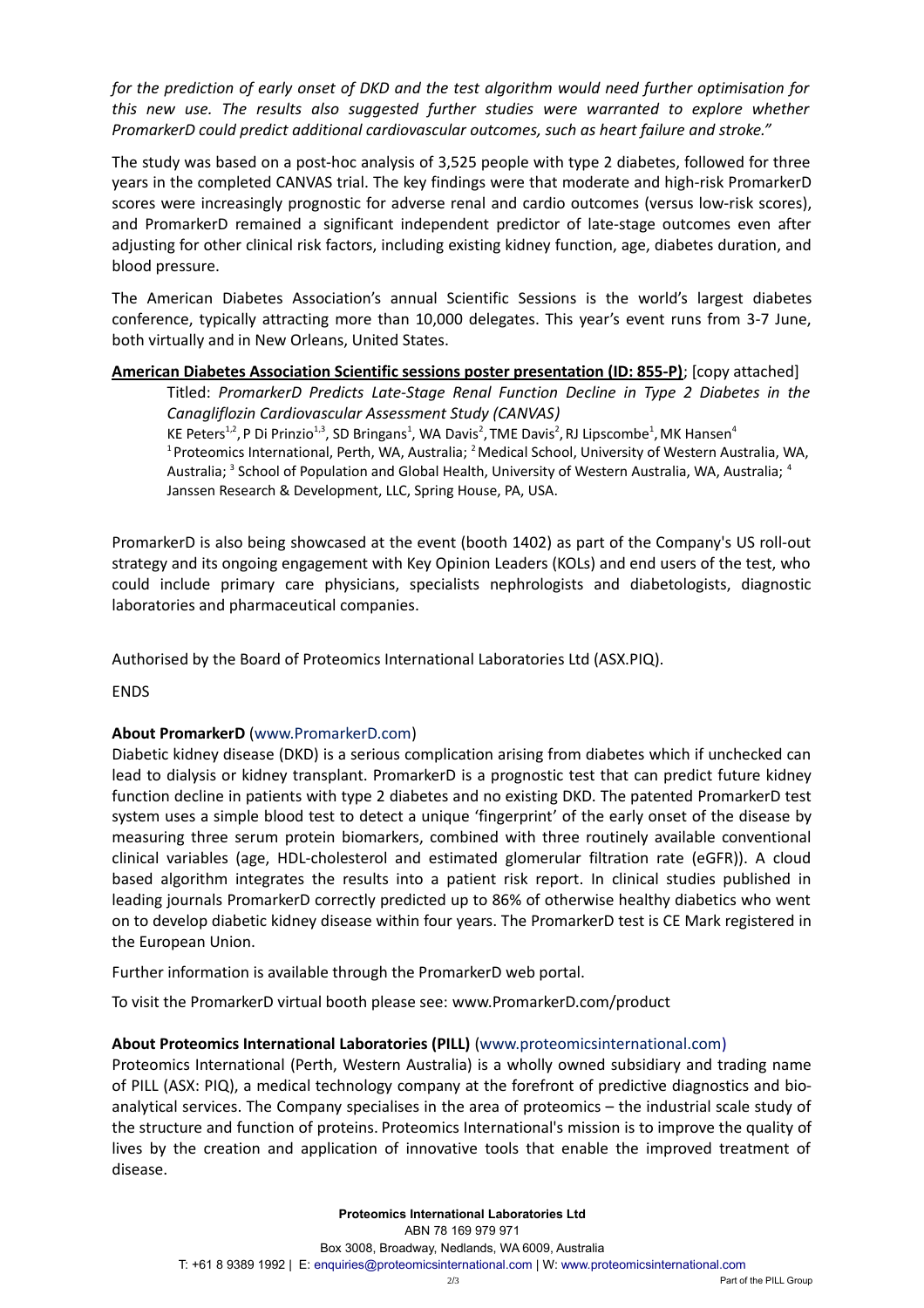### **For further information please contact:**

Dr Richard Lipscombe Managing Director Proteomics International Laboratories Ltd T: +61 8 9389 1992 E: enquiries@proteomicsinternational.com

Dirk van Dissel Kyle Moss Investor Relations & Corporate Advisor Corporate Advisor Candour Advisory **Euroz Hartleys** T: +61 408 326 367 T: +61 8 9488 1400 E: dirk@candouradvisory.com.au E: kmoss@eurozhartleys.com